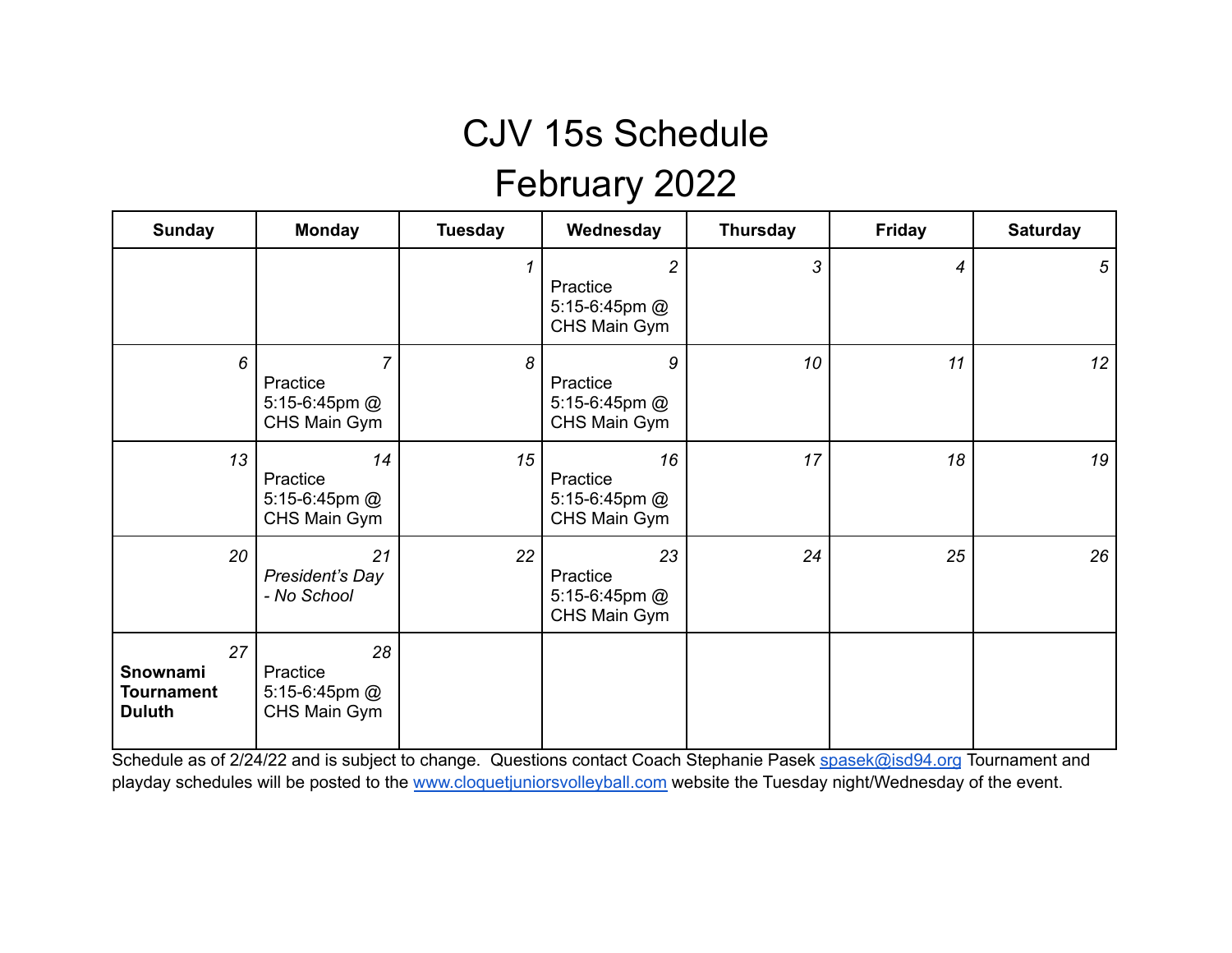#### March 2022

| <b>Sunday</b>                                                       | <b>Monday</b>                                   | <b>Tuesday</b>                    | Wednesday                                                   | <b>Thursday</b>                   | <b>Friday</b>                         | <b>Saturday</b> |
|---------------------------------------------------------------------|-------------------------------------------------|-----------------------------------|-------------------------------------------------------------|-----------------------------------|---------------------------------------|-----------------|
|                                                                     |                                                 | $K-4$<br><b>Conferences</b>       | $\overline{c}$<br>Practice @ CHS<br>Main Gym<br>6:00-8:00pm | 3<br>$K-4$<br>Conferences         | 4<br>No School for<br><b>Students</b> | 5               |
| 6                                                                   | 7<br>Practice @ CHS<br>Main Gym<br>6:00-8:00pm  | 8                                 | 9<br>Practice @ CHS<br>Main Gym<br>6:00-8:00pm              | 10                                | 11                                    | 12              |
| 13<br><b>MN North</b><br><b>Spring Classic</b><br><b>Tournament</b> | 14<br>Practice @ CHS<br>Main Gym<br>8:00-9:00pm | 15                                | 16<br>Practice @ CHS<br>Main Gym<br>8:00-9:00pm             | 17                                | 18                                    | 19              |
| 20<br><b>Arrowhead</b><br><b>Playday</b>                            | 21<br>Practice @ CHS<br>Main Gym<br>6:00-8:00pm | 22                                | 23<br>Practice @ CHS<br>Main Gym<br>6:00-8:00pm             | 24                                | 25                                    | 26              |
| 27                                                                  | 28<br>Spring Break -<br>No School               | 29<br>Spring Break -<br>No School | 30<br>Spring Break -<br>No School                           | 31<br>Spring Break -<br>No School |                                       |                 |

Schedule as of 2/24/22 and is subject to change. Questions contact Coach Stephanie Pasek [spasek@isd94.org](mailto:spasek@isd94.org) Tournament and playday schedules will be posted to the [www.cloquetjuniorsvolleyball.com](http://www.cloquetjuniorsvolleyball.com) website the Tuesday night/Wednesday of the event.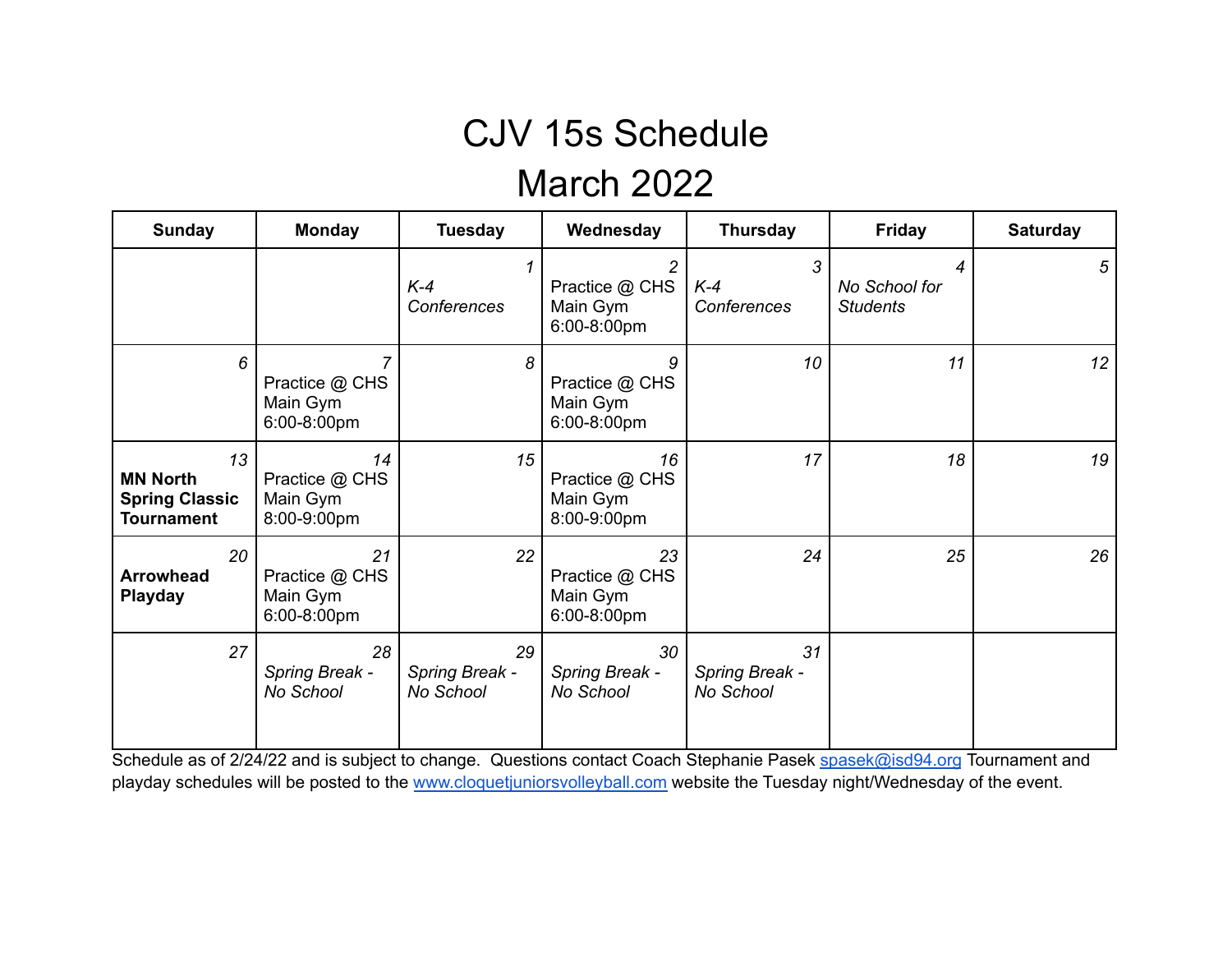## April 2022

| <b>Sunday</b>                                                                     | <b>Monday</b>                                     | <b>Tuesday</b> | Wednesday                                       | <b>Thursday</b> | <b>Friday</b>                    | <b>Saturday</b> |
|-----------------------------------------------------------------------------------|---------------------------------------------------|----------------|-------------------------------------------------|-----------------|----------------------------------|-----------------|
|                                                                                   |                                                   |                |                                                 |                 | Spring Break -<br>No School      | 2               |
| 3<br>Queen of the<br><b>Court Tournament</b><br>Hermantown/<br><b>South Ridge</b> | 4<br>No School for<br><b>Students</b>             | 5              | 6<br>Practice @ CHS<br>Main Gym<br>6:00-8:00pm  | $\overline{7}$  | 8                                | 9               |
| 10<br><b>Duluth Cup</b><br><b>Tournament</b>                                      | 11<br>Practice @<br>CHS Main Gym<br>6:00-8:00pm   | 12             | 13<br>Practice @ CHS<br>Main Gym<br>6:00-8:00pm | 14              | 15<br>Good Friday -<br>No School | 16              |
| 17                                                                                | 18<br>No Practice -<br>due to ACT<br>Setup in gym | 19             | 20<br>Practice @ CHS<br>Main Gym<br>6:00-8:00pm | 21              | 22                               | 23              |
| 24                                                                                | 25<br>Practice @<br>CHS Main Gym<br>6:00-8:00pm   | 26             | 27<br>Practice @ CHS<br>Main Gym<br>6:00-8:00pm | 28              | 29                               | 30              |

Schedule as of 2/24/22 and is subject to change. Questions contact Coach Stephanie Pasek [spasek@isd94.org](mailto:spasek@isd94.org) Tournament and playday schedules will be posted to the [www.cloquetjuniorsvolleyball.com](http://www.cloquetjuniorsvolleyball.com) website the Tuesday night/Wednesday of the event.